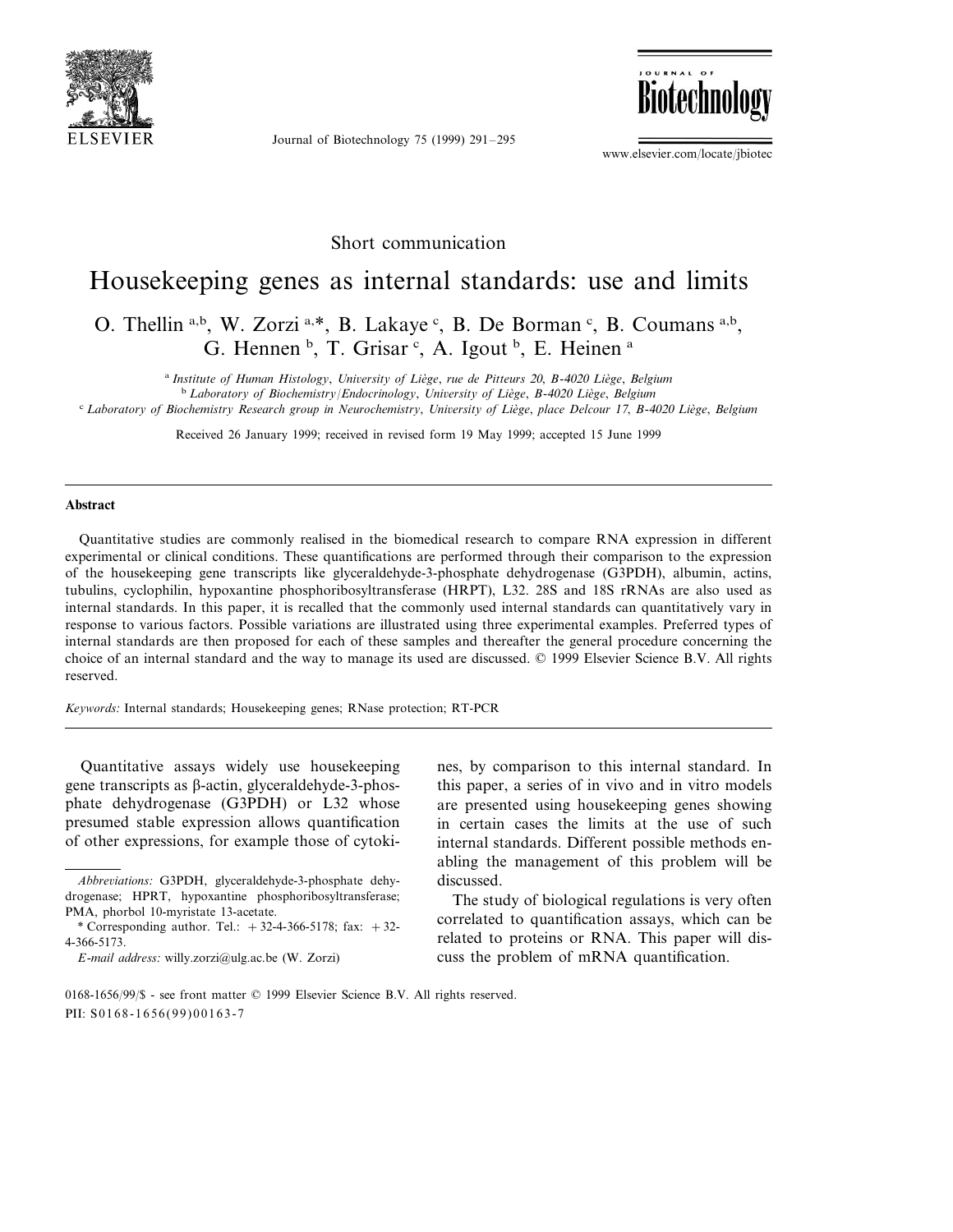| Internal<br>standards         | Known essential functions                                        | Pro                                                                                                                  | Con or restrictions                                                         |
|-------------------------------|------------------------------------------------------------------|----------------------------------------------------------------------------------------------------------------------|-----------------------------------------------------------------------------|
| G3PDH<br>$( = \text{GAPDH})$  | Important glycolytic pathway en-<br>zyme                         | Recommended for less sensitive<br>detection methods (Northern blot)<br>(Petersen et al., 1990; Tang et al.,<br>1996) | Yamada et al., 1997; Foss et al.,<br>1998 <sup>a</sup>                      |
| Albumin                       | Intravascular osmotic pressure<br>great contributor              | Goldsworthy et al., 1993                                                                                             | Marten et al., 1994 <sup>a</sup>                                            |
| $\beta$ -, $\gamma$ -actins   | Essential for the structure and<br>kinetics of the cytoskeleton  | Choi et al., 1991                                                                                                    | Marten et al., 1994; Yamada et al.,<br>1997; Foss et al., 1998 <sup>a</sup> |
| $\alpha$ -, $\beta$ -tubulins | Essential for the structure and<br>kinetics of the cytoskeleton  | Choi et al., 1991; Serels et al.,<br>1998                                                                            | Marten et al., 1994 <sup>a</sup>                                            |
| Cyclophilin                   | Involved in cellular protein<br>folding and protein interactions | Bjarnason et al., 1998; Jaschke et<br>al., 1998                                                                      | Chang et al., 1998 <sup>a</sup>                                             |
| <b>HRPT</b>                   |                                                                  | Recommended for sensitive detec-<br>tion (RT-PCR) (Marten et al.,<br>1994; Foss et al., 1998)                        | Unknown                                                                     |
| L32                           | Ribosomal protein                                                | Recommended for less sensitive<br>detection methods (Nothern blot)<br>(Lemay et al., 1996; Wu et al.,<br>1999)       | Unknown                                                                     |
| 18S, 28S rRNA                 | Ribosomal subunits                                               | Yamada et al., 1997                                                                                                  | b                                                                           |

Table 1 List of the most often considered housekeeping genes, used as internal standards

<sup>a</sup> May vary highly between different cell types, culture conditions or during cell cycle.

<sup>b</sup> Production highly reduced or stopped during mitosis.

Many techniques allow quantification of a given mRNA: RNase protection, Northern blot, semi-quantitative mimic RT-PCR or else. All these techniques can use internal standards, mainly housekeeping genes, so called because their synthesis occurs in all nucleated cell types since they are necessary for the cell survival. The synthesis of those molecules is often considered as being very few fluctuating in comparison to that of others and, by their commonplace use, are considered in many laboratories as constant and secure. But numerous studies showed that even these genes see their expression even highly does vary in given situations (Huitorel and Pantaloni, 1985; Zhang and Snyder, 1992; Goldsworthy et al., 1993; Hobbs et al., 1993; Bhatia et al., 1994; Bereta and Bereta, 1995; Lemay et al., 1996; Chang et al., 1998). This may partly be explained by the fact that housekeeping proteins are not only implicated in the basal cell metabolism but also participate in other functions (Petersen et al., 1990; Singh and Green, 1993; Ishitani et al., 1996).

The most often considered and used housekeeping genes are those for albumin (for hepatocytes) (Goldsworthy et al., 1993),  $\beta$ -,  $\gamma$ -actins (Choi et al., 1991; Wei et al., 1997), cyclophilin (Bjarnason et al., 1998; Jaschke et al., 1998), G3PDH (Petersen et al., 1990; Tang et al., 1996),  $\alpha$ -,  $\beta$ -tubulins (Choi et al., 1991; Serels et al., 1998), hypoxantine phosphoribosyltransferase (HRPT) (Marten et al., 1994; Foss et al., 1998), L32 for other cell types (Lemay et al., 1996; Wu et al., 1999) or 18S, 28S rRNA (Finnegan et al., 1993; Bhatia et al., 1994). The essential functions of these molecules are variable (Table 1). There are few studies using two or more of these molecules at a time (Dent et al., 1997).

The application of these internal standards in three kinds of studies based on the use of nerve cells or immune cells in vivo or in vitro systems will be discussed here.

Total RNA extractions from cerebellum, brain cortex, brain stem and subcortical structures of Wistar and genetic absence epilepsy rats from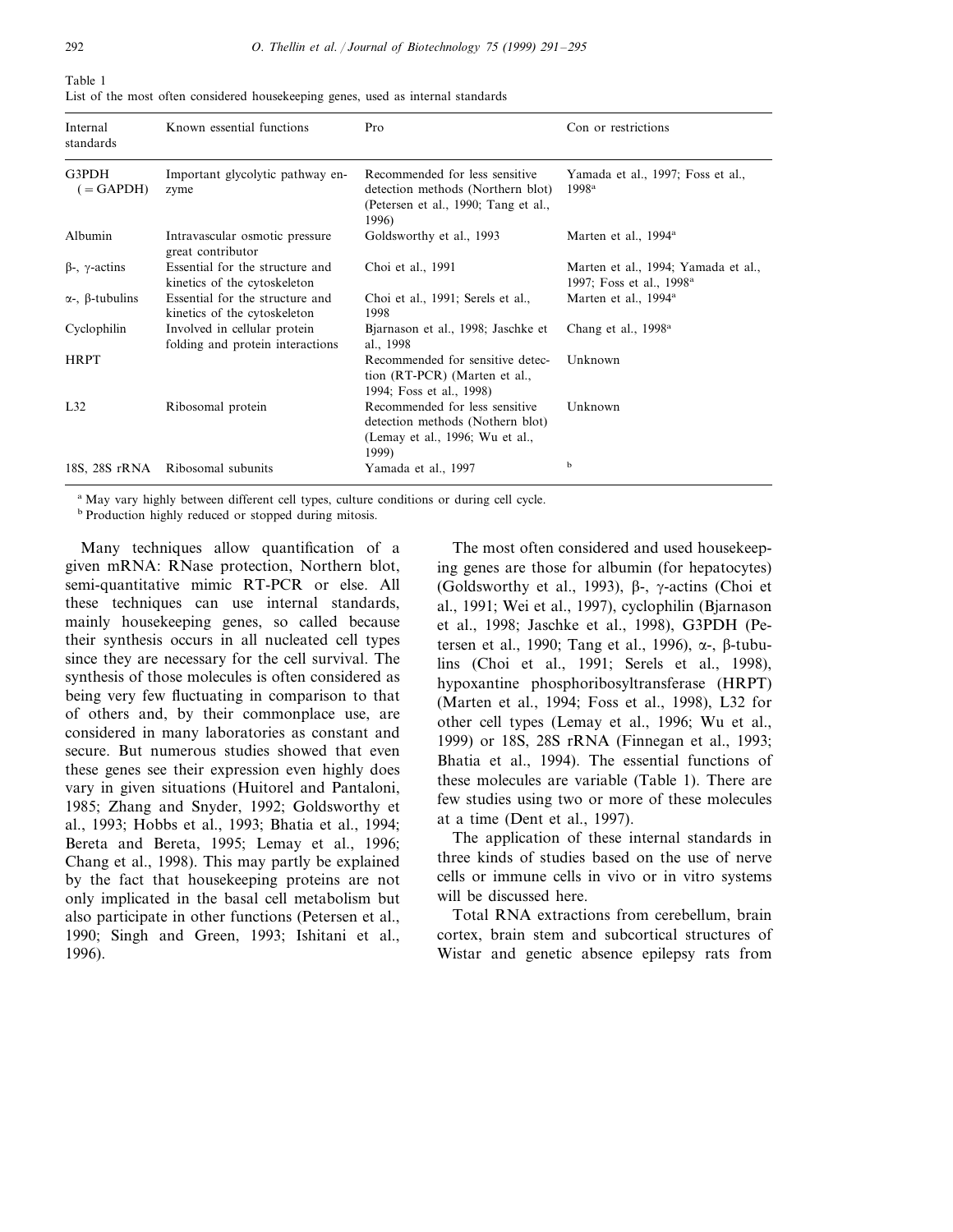Strasbourg (GAERS) rats were performed according to the acid guanidinium thiocyanate–phenol– chlorophorm single step method. The 18S rRNA amounts were estimated by densitometry after agarose gel electrophoresis and staining by ethidium bromide. On the other hand, the G3PDH transcripts amounts were estimated by mimic RT-PCR using the Clontech PCR MIMIC Construction Kit. Obtained results showed that the G3PDH/18S rRNA ratios do not significantly vary between Wistar and GAERS rats and between different nerve tissues ( $n = 6$ ; mean (*m*) and standard deviation (S.D.)  $(\delta)$  respectively for cortex:  $m = 149$ ,  $\delta = 10$ ; for cerebellum:  $m = 148$ ,  $\delta = 14$ ; for subcortical structures: *m* = 149,  $\delta = 12$ ; for brainstem:  $m = 149$ ,  $\delta = 6$ ). So in this in vivo case, G3PDH as well as 18S rRNA may be used as internal standards without any problem.

Another study was related to the analysis of the evolution of cytokine mRNA synthesis after in vivo immunisation of mice. RNase protection assays (Pharmingen, kit RiboQuant with mCK-1, mCK-3b and mCR-1 probes mixes) were performed on total RNA extracted from fifteen mice spleen using InstaPure LS kit (Eurogentec) at various periods of time after primary and secondary immunisation with complete Freund's adjuvant and incomplete Freund's adjuvant. In this study, L32 and G3PDH transcripts were used as internal standards in this RiboQuant RPA kit. We also checked the RNA integrity analysing the 28S rRNA/18S rRNA ratios by agarose gel electrophoresis. In these experiments, even if the mice are differently treated, receiving different immunisation protocols, L32/G3PDH ratios only slightly fluctuated ( $n=15$ ;  $m=1.47$ ;  $\delta=0.14$ ), appearing nearly constant, allowing thus the use of any of these housekeeping genes as internal standard, especially since during examination of the results, only variations higher than 30% were accepted as significant.

In the third study cytokine mRNA synthesis using RNase protection assay kit was also considered (Pharmingen, kit RiboQuant with hCK-1 probes) but in human peripheral blood mononuclear cells maintained in vitro and analysed after various culture conditions. Total RNA was extracted and mRNA was analysed using RNase protection RiboQuant kit as described for the mice vaccination experiments. L32 and G3PDH transcripts were used as internal standards. They showed low degrees of variations at time 0 (after preparation of blood cells) or after cultivation in absence of mitogens. However, when phorbol 10 myristate 13-acetate (PMA), ionomycin or other activators were added to the culture medium, higher variations were noted. In the mitogenic stimulated mononuclear cells, L32 and G3PDH transcripts fluctuated according the mitogen and the considered period of time. Moreover, L32 and G3PDH transcripts did not change in the same manner, rendering inadequate their use as internal standards. To circumvent this difficulty it was decided to use them in situations where they only slightly fluctuated, else 28S rRNA and 18S rRNA were referred to.

Thus, as mentioned in literature and shown in this article, housekeeping gene expressions are constant in given cell types or experimental conditions but may vary and be not useful for routine applications in laboratories. As a consequence the use of housekeeping genes as internal controls should be examined carefully in relation to the cell types and the cell metabolism, else they can be conducted to obtain eronate quantification results.

The use of 28S rRNA and 18S rRNA are recommended as internal standards for mRNA quantification study because mRNA variations are weak in comparison and cannot highly modify the total RNA level. If one wants to compare these to housekeeping gene transcripts, as often observed in papers, it is proposed to use at least two types of housekeeping gene transcripts as internal standards (Dent et al., 1997). The use of only one internal standard (Lemay et al., 1996; Tang et al., 1996) is nevertheless acceptable at the conditions where variations of housekeeping gene expression are taken as internal standard have previously been investigated in the same experimental conditions. If the mRNA ratios of the housekeeping genes used as internal standards are constant or not statistically different, it appears possible to use any of them for standard. But when these ratios are varying (housekeeping genes expressions are not generally controlled by the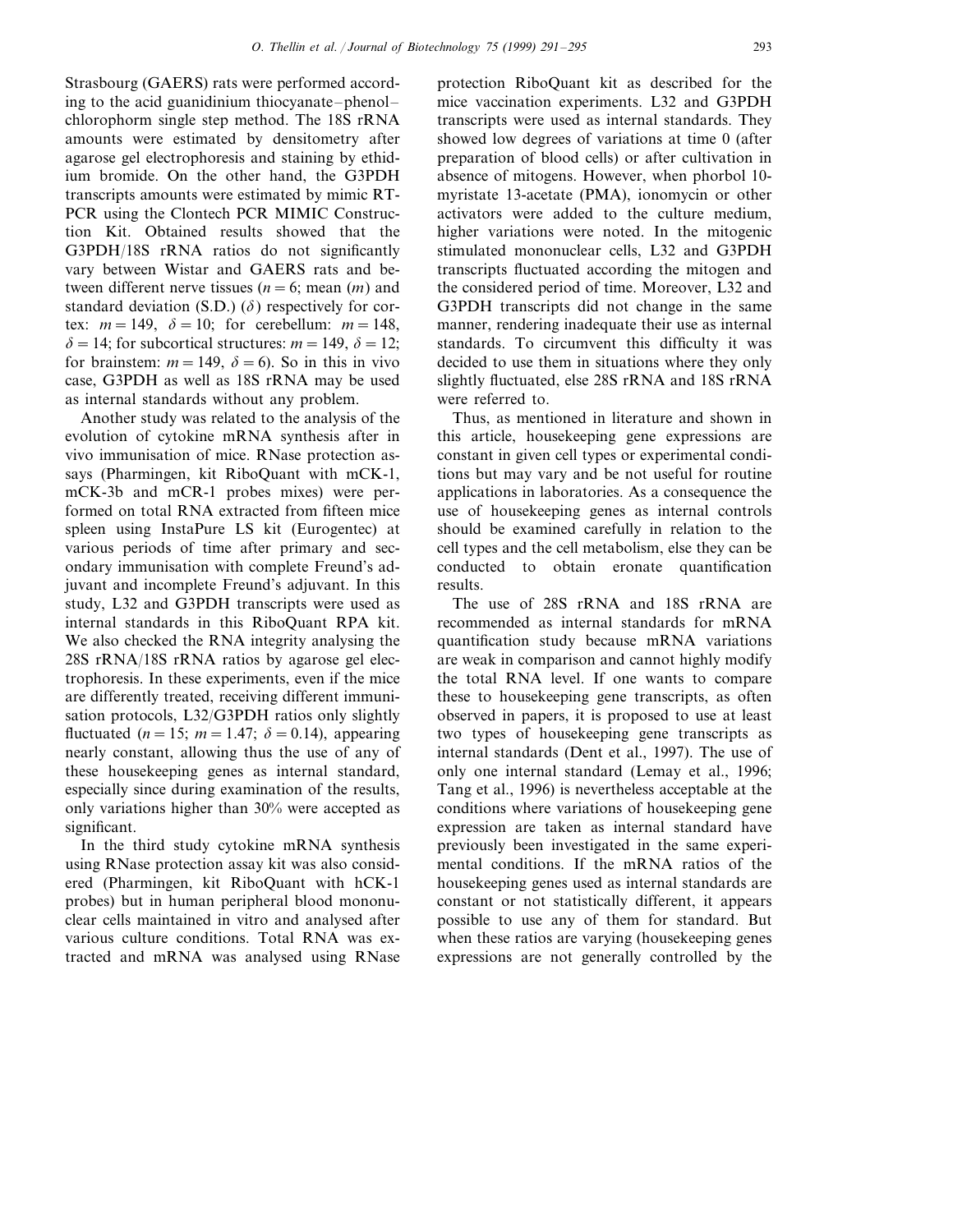same mechanisms), which can often be the case in culture conditions based on the use of mitogens, the best way is to refer to rRNA 18S, 28S as internal standards.

More generally, it is also recommended to pay extreme attention at each step of the procedure to the material, the manipulation and the handling and interpretation of the data. Here is some helpful advice when working with RNA. Check the quality of RNAs before use (on a denaturing agarose gel electrophoresis) and aliquot samples to reduce degradation to the maximum. Check regularly the accuracy of your laboratory instruments. Use preferentially non-parametric (i.e. Mann–Whitney test) than parametric statistical methods. Repeat results at least three or four times for each condition. Think about what could vary between the two result repeats (i.e. if using female blood cells, try to use cells from females in the same part of their menstrual cycle). Remember then that these recommendations will probably reduce the variations due to the experiment but will not influence the variations occurring in the cells themselves. That is why a good knowledge of the modulations of the internal standard chosen in the experimental conditions is important prior to beginning any data interpretation.

#### **Acknowledgements**

The authors thank M. Jackers for excellent technical assistance. We thank also Dr J. Piette from the Service of Fundamental Virology and of Immunology (Professor B. Rentier) of the University of Liège for allowing us to use their gel analysis software. This work was supported by the Convention Région Wallonne-Université de Liège 2640, the PAI (P4/29) and grants from the Belgian FNRS (Crédits aux chercheurs 1.5.081.98) and the University of Liège (Crédits spéciaux).

#### **References**

Bereta, J., Bereta, M., 1995. Stimulation of glyceraldehyde-3 phosphate dehydrogenase mRNA levels by endogenous nitric oxide in cytokine-activated endothelium. Biochem. Biophys. Res. Commun. 217, 363–369.

- Bhatia, P., Taylor, W.R., Greenberg, A.H., Wright, J.A., 1994. Comparison of glyceraldehyde-3-phosphate dehydrogenase and 28S-ribosomal RNA gene expression as RNA loading controls for northern blot analysis of cell lines of varying malignant potential. Anal. Biochem. 216, 223–226.
- Bjarnason, R., Wickelgren, R., Hermansson, M., Hammarqvist, F., Carlsson, B., Carlsson, L.M., 1998. Growth hormone treatment prevents the decrease in insulin-like growth factor I gene expression in patients undergoing abdominal surgery. J. Clin. Endocrinol. Metab. 83, 1566– 1572.
- Chang, T.J., Juan, C.C., Yin, P.H., Chi, C.W., Tsay, H.J., 1998. Up-regulation of beta-actin, cyclophilin and GAPDH in N1S1 rat hepatoma. Oncol. Rep. 5, 469–471.
- Choi, J.K., Holtzer, S., Chacko, S.A., Lin, Z.X., Hoffman, R.K., Holtzer, H., 1991. Phorbol esters selectively and reversibly inhibit a subset of myofibrillar genes responsible for the ongoing differentiation program of chick skeletal myotubes. Mol Cell Biol. 11, 4473–4482.
- Dent, A.L., Shaffer, A.L., Yu, X., Allman, D., Staudt, L.M., 1997. Control of inflammation, cytokine expression, and germinal center formation by BCL-6. Science 276, 589– 592.
- Finnegan, M.C., Goepel, J.R., Hancock, B.W., Goyns, M.H., 1993. Investigation of the expression of housekeeping genes in non-Hodgkin's lymphoma. Leuk. Lymphoma 10, 387– 393.
- Foss, D.L., Baarsch, M.J., Murtaugh, M.P., 1998. Regulation of hypoxanthine phosphoribosyltransferase, glyceraldehyde-3-phosphate dehydrogenase and beta-actin mRNA expression in porcine immune cells and tissues. Anim. Biotechnol. 9, 67–78.
- Goldsworthy, S.M., Goldsworthy, T.L., Sprankle, C.S., Butterworth, B.E., 1993. Variation in expression of genes used for normalization of Northern blots after induction of cell proliferation. Cell. Profil. 26, 511–518.
- Hobbs, M.V., Weigle, W.O., Noonan, D.J., Torbett, B.E., McEvilly, R.J., Koch, R.J., Cardenas, G.J., Ernst, D.N., 1993. Patterns of cytokine gene expression by  $CD4 + T$ cells from young and old mice. J. Immunol. 150, 3602– 3614.
- Huitorel, P., Pantaloni, D., 1985. Bundling of microtubules by glyceraldehyde-3-phosphate dehydrogenase and its modulation by ATP. Eur. J. Biochem. 150, 265–269.
- Ishitani, R., Sunaga, K., Hirano, A., Saunders, P., Katsube, N., Chang, D.M., 1996. Evidence that glyceraldehyde-3 phosphate dehydrogenase is involved in age-induced apoptosis in mature cerebellar neurons in culture. J. Neurochem. 66, 928–935.
- Jaschke, A., Mi, H., Tropschug, M., 1998. Human T cell cyclophilin18 binds to thiol-specific antioxidant protein Aop1 and stimulates its activity. J. Mol. Biol. 277, 763– 769.
- Lemay, S., Changchuin, M., Singh, A.K., 1996. Cytokine gene expression in the MRL/lpr model of lupus nephritis. Kidney Int. 50, 85–93.